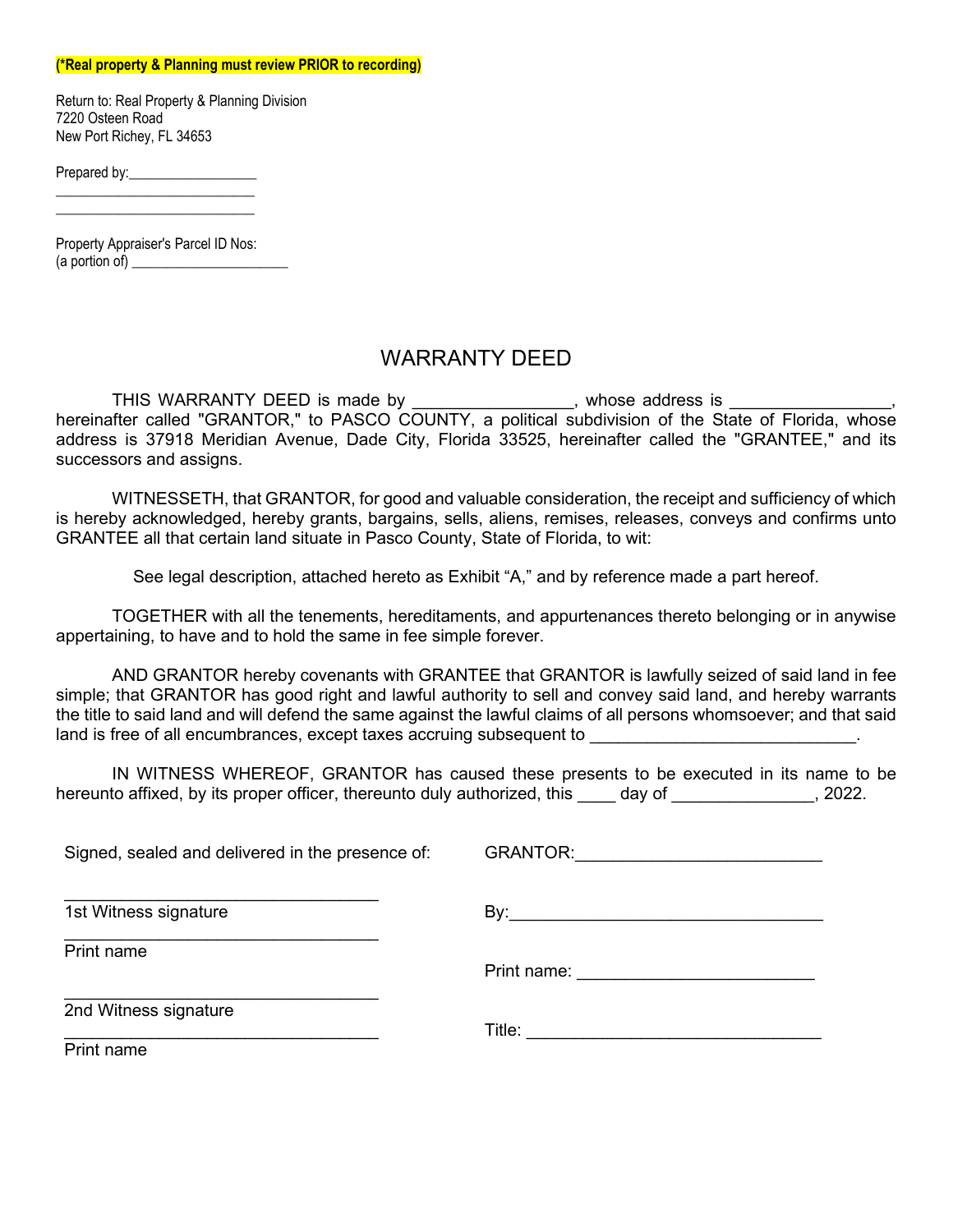STATE OF FLORIDA

COUNTY OF \_\_\_\_\_\_\_\_\_\_\_\_\_\_\_\_\_

Sworn to (or affirmed) and subscribed before me by means of [ ] physical presence or [ ] online notarization, this \_\_\_\_\_ day of \_\_\_\_\_\_\_\_\_\_\_2022, by \_\_\_\_\_\_\_\_\_\_\_\_\_\_\_\_\_\_\_\_\_\_\_\_\_\_\_\_\_\_\_\_.

Personally Known \_\_\_\_\_\_ OR Produced Identification \_\_\_\_\_\_\_ Type of Identification Produced\_\_\_\_\_\_\_\_\_\_\_\_\_\_\_\_\_\_\_\_\_\_\_\_\_\_\_\_\_\_\_\_\_\_\_\_\_\_\_\_\_\_\_\_\_\_\_

(NOTARY SEAL)

 $\_$ Notary Signature